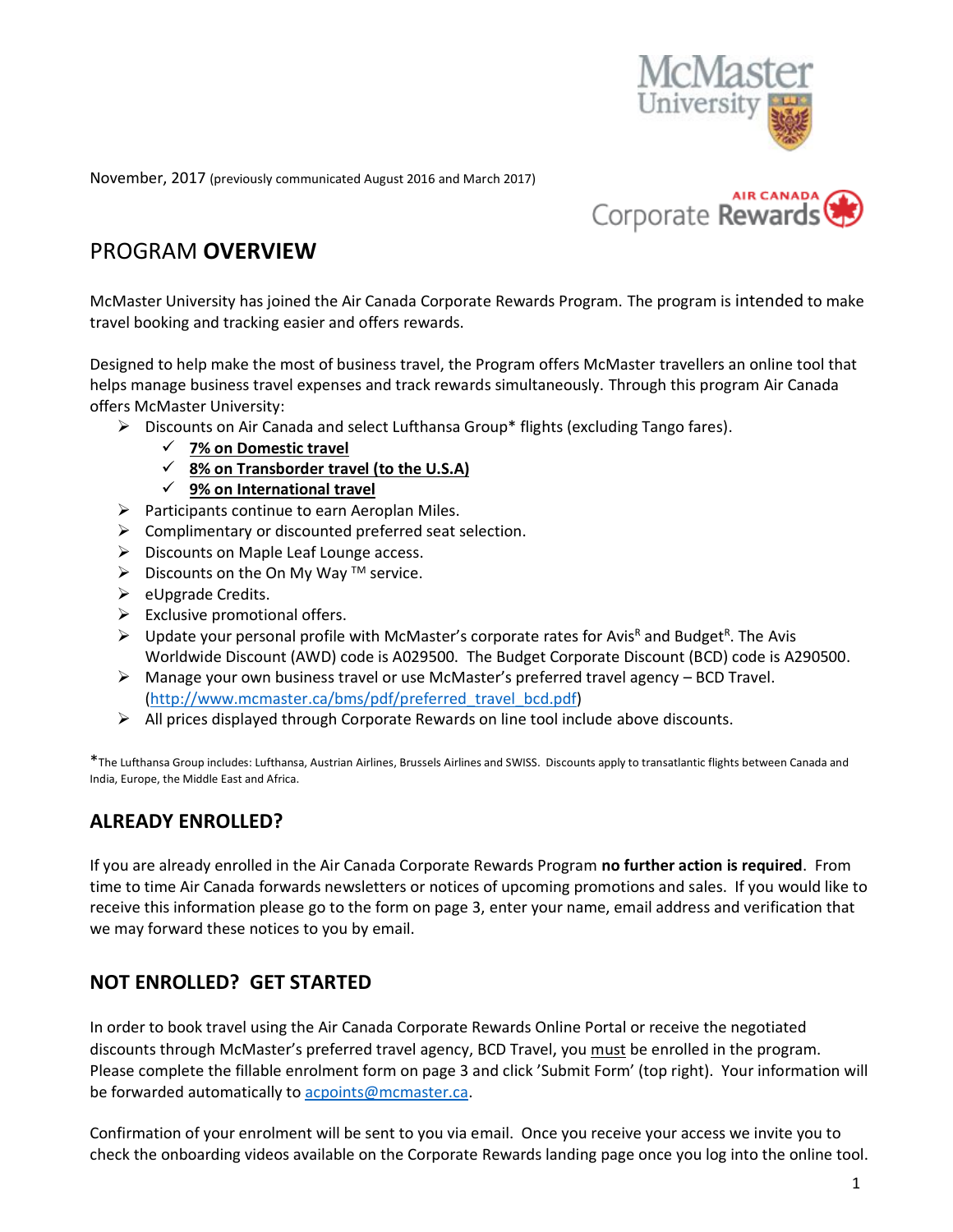Links to the videos have also been provided under 'Training' on page 2 of this communication. The e-learning videos are based on your travel role (see below). Complete your personal profile information and sign up for 'notifications' if you wish to be informed of flight changes and cancellations to your itinerary.

Overview of the different travel roles:

| <b>FUNCTIONS</b>                      | <b>PROGRAM</b><br><b>ADMINISTRATOR</b><br>(ACCOUNTS PAYABLE) | <b>TRAVEL</b><br><b>ARRANGER</b><br>(POSITION DELEGATED<br><b>BY TRAVELER)</b> | <b>TRAVELER</b> |
|---------------------------------------|--------------------------------------------------------------|--------------------------------------------------------------------------------|-----------------|
| Add/Edit travellers in the program    |                                                              |                                                                                |                 |
| Assign Program Administrator role     |                                                              |                                                                                |                 |
| <b>Create Travel Arranger profile</b> |                                                              |                                                                                |                 |
| Edit profile on behalf of Traveller*  |                                                              |                                                                                |                 |
| <b>Book individual travel</b>         |                                                              |                                                                                |                 |
| <b>Book travel for others</b>         |                                                              |                                                                                |                 |
| Create/Edit your individual profile   |                                                              |                                                                                |                 |
| <b>Edit user information</b>          |                                                              |                                                                                |                 |
| <b>Run reports</b>                    |                                                              |                                                                                |                 |
| <b>View/Edit account information</b>  |                                                              |                                                                                |                 |

\*Edit profile can be done by authorized travel managers (program administrator, corporate office/travel agency and travel arranger) solely for the purpose of arranging travel for Corporate Rewards travelers.

The Program Administrator and Travel Arrangers have the ability to view/edit the employee's profile information in order to better manage their travel arrangements. In order to view/edit the employee's profile, access must be requested and granted by the employee.

### **Training**

E-Learning videos:

- ➢ [As a Traveller](https://www.youtube.com/watch?v=Dag7UB2yS5Q)
- ➢ [As a Travel Arranger](https://www.youtube.com/watch?v=nTo9JgXkSxc)
- ➢ [User guide](https://www.aircanada.com/en/business/rewards/documents/User_Manual.pdf)

#### **Support**

- ➢ Program Administrator (Accounts Payable), email: [acpoints@mcmaster.ca,](mailto:acpoints@mcmaster.ca) 8:30 a.m. to 4:30 p.m. (ET) Monday to Friday.
- ➢ BCD Travel, 1-866-734-7992, 8:30 a.m. to 5:30 p.m. (ET) Monday to Friday. After hours 1-866-531-3177 or by email at mcmaster@bcdtravel.com
- ➢ Air Canada, 1-888-335-4189, 6 a.m. to 12 a.m. (ET) 7 days a week or by email Monday to Friday 9 to 5 p.m. (ET) at [corporaterewards@aircanada.ca](mailto:corporaterewards@aircanada.ca)

Regards,

*Accounts Payable*